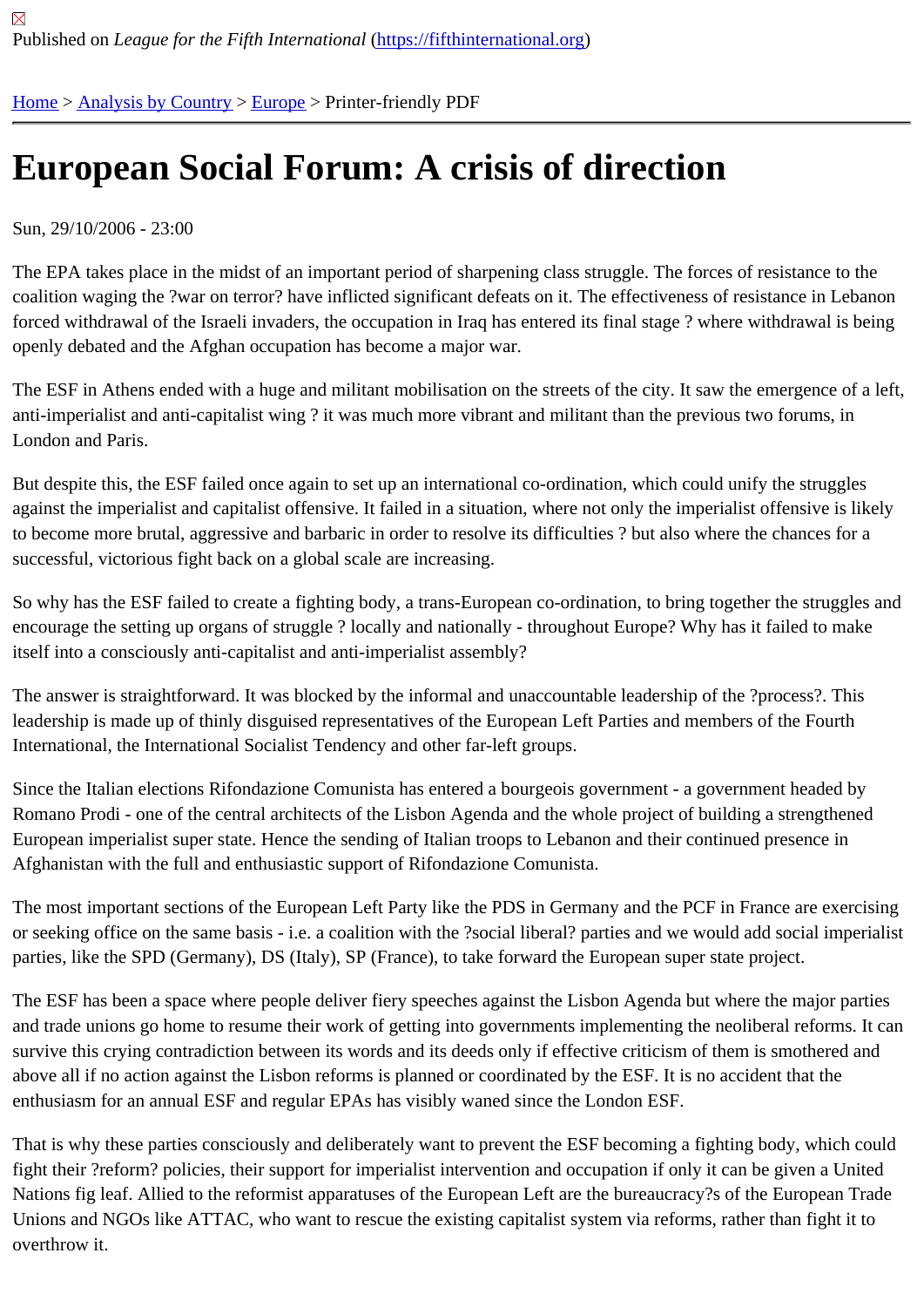But the bureaucrats and petit-bourgeois NGOs could not have succeeded so easily, it they were not backed by important sectors for the ?radical? left ? like the USFI so-called ?Trotskyist? USFI (LCR in France) and the IST (SWP in Britain). Rather than challenging the reformist and petit-bourgeois leaderships, they make excuses for it.

Of course they recognize the crisis of the ESF ? who could deny it? But what do they propose to resolve this? The SWP thinks that the ESF was ?too ambitious?, set itself targets that were too big. No, it was not ambitious enough. The ESF either has to become relevant to the struggles of ordinary people, to become an organising and networking centre for activists across the continent or stay as it is, organising occasional days of action but failing to connect them to the unions and mass organisations.

The Fourth International hoped that they could ?regroup? with the left reformists, who could be cajoled into an electoral block (the European Anticapitalist Left) with diplomatic phrases, plus their services as grassroots organisers and campaigners. This block, they believed, would win substantial numbers of seats in the European and national parliaments. Alas the ELP sections wanted the spoils of office not the duties of opposition. Now the Fourth International?s hopes lie in ruins ? even in France. The left reformists of the RC have entered a bourgeois government, continuing the occupation and butchering of the Iraqi and Afghan people, disarming Hezbollah and pressing on with a neo-liberal cuts budget against the working class at home. The PCF will do exactly the same, if it can form a government with the Socialist Party.

We hold out no hopes most of the existing leaders of the ESF will change their course. We call on the rank and file militants in the parties and unions, already opposed to their leaders policies, to unite their forces and fight their way out of the blind alley that the ESF is in.

But this means that those organisations who want to win the thousands who have been attending the ESFs, the working class militants and youth of the trade unions and the reformist parties too, must demand that the ESF changes its structure and its objectives NOW and at the same time that they start their own anti-imperialist and anti-capitalist initiatives to co-ordinate resistance.

We think the emergence of the Anti-imperialist Space and Assembly at Athens ESF was a step towards this. The question is, will the forces that launched it, continue to take such steps? We believe that it is these forces and other left organization, political parties or trade unions like COBAS, who have already mobilised against the Prodi-government, have to unite on a the basis of joint initiatives and mobilisations against imperialism, racism and capitalism. For this, we propose the setting up of a joint initiative on the following basis:

? Against imperialist war, occupation, boycotts and blockades against the countries of the so-called ?Third World?. Immediate withdrawal of all imperialist troops and their allies. For coordinated action by the working class and youth ? strikes, blockades, general strikes ? and active support for the resistance.

? No to European Imperialism. No to fortress Europe. For the right of self-determination ? including independent statehood- for all peoples in Europe. For full citizens rights for all who live in Europe. Down the European Military Union. Not a Euro, not a person for the EU-army. Down with the security laws of the EU. Scrap the ?terrorist? list of the EU!

? No to the European neoliberal offensive on the working class. For co-ordinated action against the implementation of the Lisbon agenda. For a European wide campaign and working class action to raise workers rights to the highest standard ensure a 35-hour week throughout the continent. For co-ordinated strike action against closures and neoliberal attacks by the EU and the bosses.

In order create this united struggle, the EPA has to take the initiative to bring together a co-ordination of the already existing struggles and initiatives. It has to invite them for a European assembly early in 2007 and make this a central focus of the counter summit in Rostock against the G8.

These are the primary tasks.